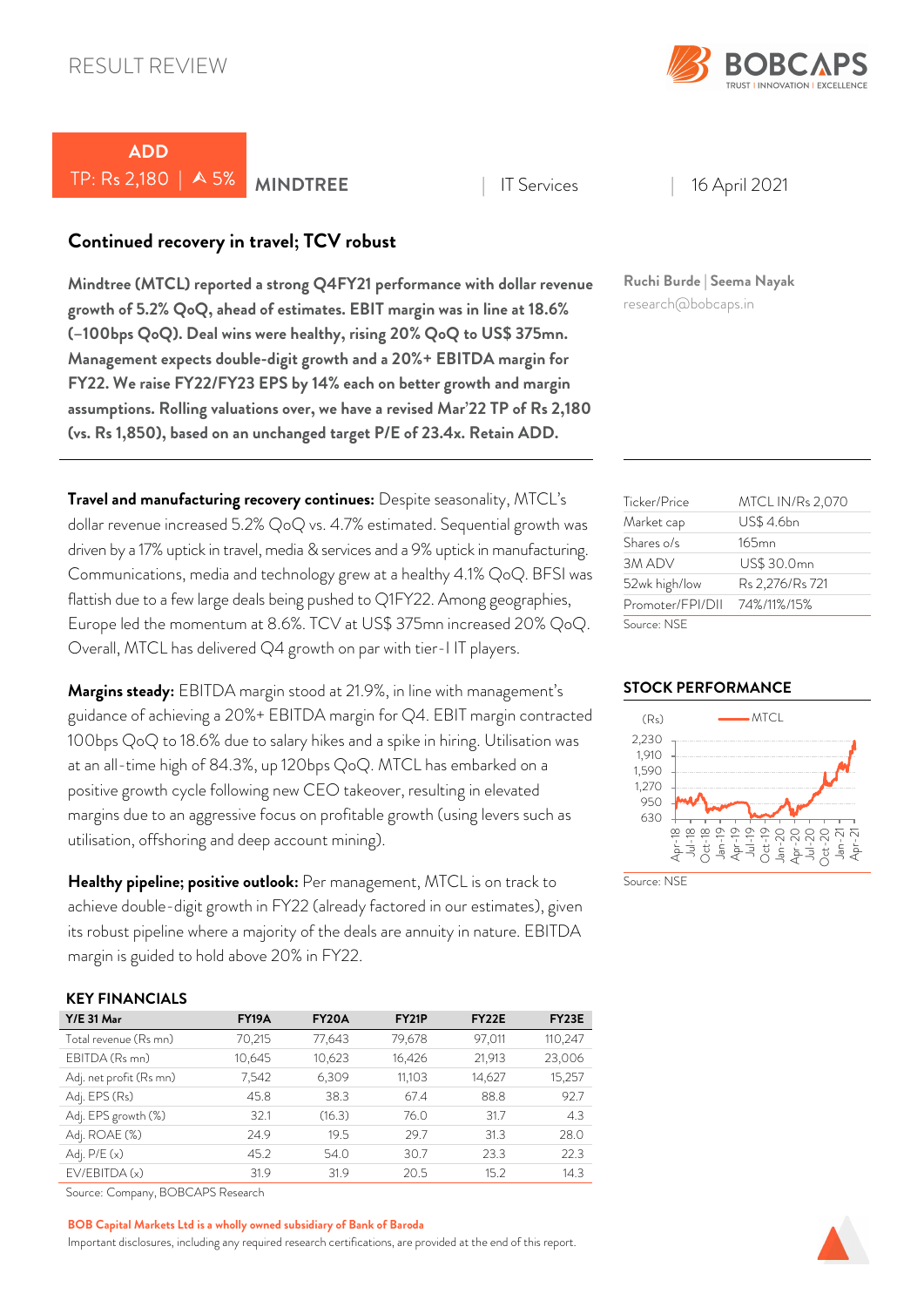

# *Other highlights*

- **MTCL** has been selected by a leading bank to provide salesforce transformation services across multiple geographies for their asset management division.
- The company's employee count increased by  $\sim$  1,600 QoQ, the highest ever quarterly addition, to meet future demand and tackle the impending supply pressure.
- Top client concentration has decreased 50bps QoQ to 28% in Q4.
- The board has recommended final dividend of Rs 17.5/sh for FY21.

### *FIG 1 – QUARTERLY PERFORMANCE*

| (R <sub>s</sub> mn)               | Q4FY21  | <b>Q4FY20</b> | YoY (%)        | Q3FY21  | Q <sub>o</sub> Q(%) | <b>FY21</b> | <b>FY20</b> | YoY (%) |
|-----------------------------------|---------|---------------|----------------|---------|---------------------|-------------|-------------|---------|
| Revenues (US\$ mn)                | 288.2   | 278.4         | 3.5            | 274.1   | 5.2                 | 1,077       | 1,089       | (1.1)   |
| Revenue                           | 21,093  | 20,505        | 2.9            | 20,237  | 4.2                 | 79,678      | 77,643      | 2.6     |
| Operating Expenditure             | 16,467  | 17,268        | (4.6)          | 15,558  | 5.8                 | 63,252      | 67,020      | (5.6)   |
| Cost of revenues                  | 13,123  | 12,933        | 1.5            | 12,610  | 4.1                 | 51,134      | 50,647      | 1.0     |
| as % of sales                     | 62.2    | 63.1          | L.             | 62.3    |                     | 64.2        | 65.2        |         |
| SG&A expenses                     | 3,344   | 4,335         | (22.9)         | 2,948   | 13.4                | 12,118      | 16,373      | (26.0)  |
| as % of sales                     | 15.9    | 21.1          | (25.0)         | 14.6    | $\bar{\phantom{a}}$ | 15.2        | 21.1        |         |
| <b>EBITDA</b>                     | 4,626   | 3,237         | 42.9           | 4,679   | (1.1)               | 16,426      | 10,623      | 54.6    |
| Depreciation                      | 713     | 679           | 5.0            | 717     | (0.6)               | 2,596       | 2,754       | (5.7)   |
| <b>EBIT</b>                       | 3,913   | 2,558         | 53.0           | 3,962   | (1.2)               | 13,830      | 7,869       | 75.8    |
| Other Income                      | 275     | 55            | 400.0          | 489     | (43.8)              | 1,152       | 419         | 174.9   |
| PBT                               | 4,188   | 2,613         | 60.3           | 4,451   | (5.9)               | 14,982      | 8,288       | 80.8    |
| <b>Total Tax</b>                  | 1,015   | 551           | 84.2           | 1,186   | (14.4)              | 3,879       | 1,979       | 96.0    |
| <b>Adjusted PAT</b>               | 3,173   | 2,062         | 53.9           | 3,265   | (2.8)               | 11,103      | 6,309       | 76.0    |
| Other comprehensive income/(loss) | 288     | (2103)        |                | 714     |                     | 3,298       | (2,118)     |         |
| APAT after MI                     | 3,461   | (41)          | (8,541.5)      | 3,979   | (13.0)              | 14,401      | 4,191       | 243.6   |
| Extra ordinary items              | $\circ$ | $\circ$       | $\overline{a}$ | $\circ$ | $\frac{1}{2}$       | $\circ$     | $\circ$     |         |
| <b>Reported PAT</b>               | 3,461   | (41)          | (8,541.5)      | 3,979   | (13.0)              | 14,401      | 4,283       | 236.2   |
| Reported EPS                      | 19.3    | 12.5          | 53.9           | 19.8    | (2.8)               | 67          | 38          | 76.0    |
| Margins (%)                       |         |               | (bps)          |         | (bps)               |             |             | (bps)   |
| <b>EBITDA</b>                     | 21.9    | 15.8          | 610            | 23.1    | (120)               | 20.6        | 13.7        | 690     |
| <b>EBIT</b>                       | 18.6    | 12.5          | 610            | 19.6    | (100)               | 17.4        | 10.1        | 720     |
| EBT                               | 19.9    | 12.7          | 710            | 22.0    | (210)               | 18.8        | 10.7        | 810     |
| PAT                               | 16.4    | (0.2)         | 1,660          | 19.7    | (330)               | 18.1        | 5.4         | 1,270   |
| Effective Tax rate                | 24.2    | 21.1          | 310            | 26.6    | (240)               | 25.9        | 23.9        | 200     |

Source: BOBCAPS Research, Company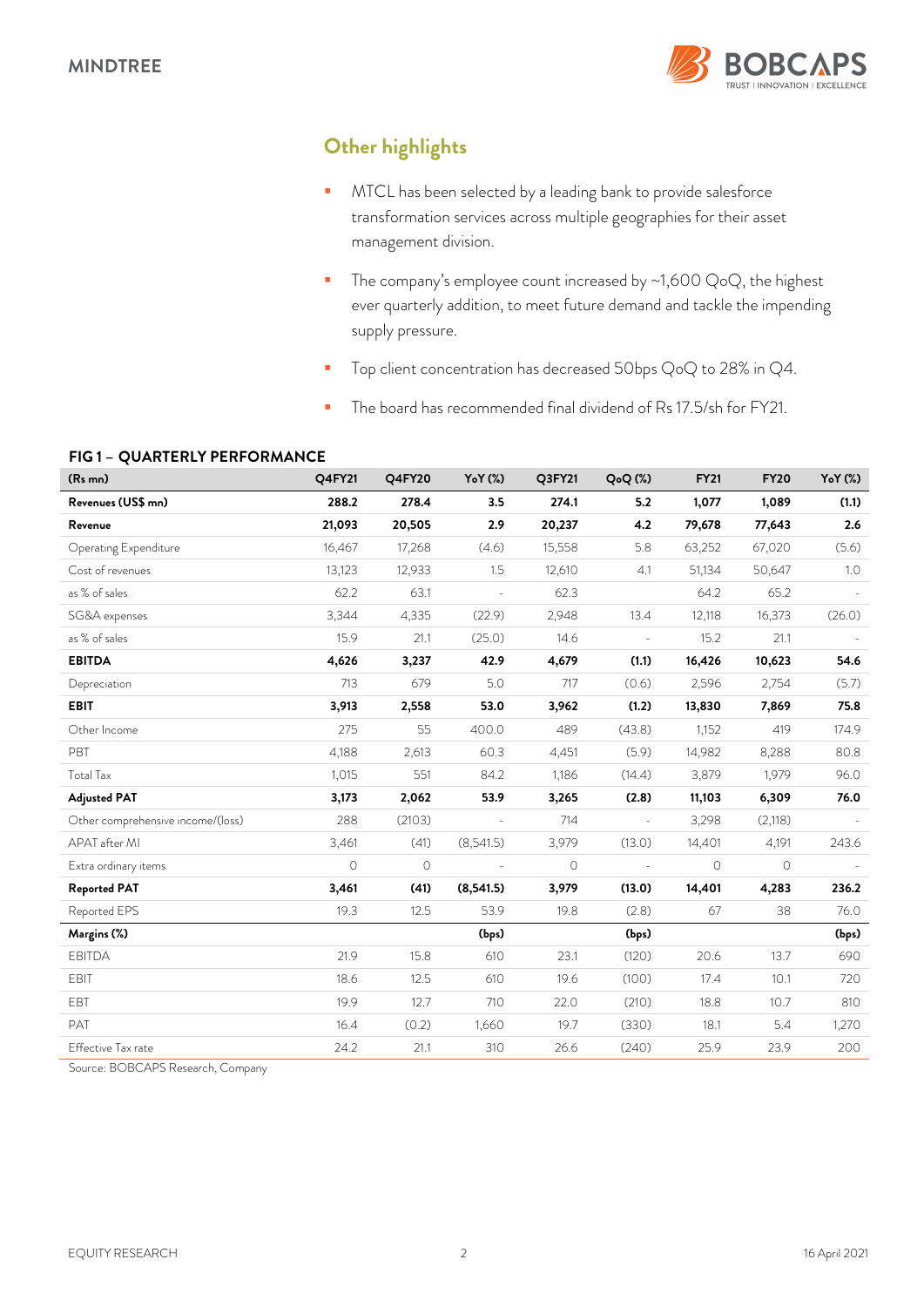

# *FIG 2 – OPERATING METRICS*

| (in US\$ terms)                      | Q4FY21<br>(% Contri. to Revenue) | $Q_0Q$ $(\%)$ | $YoY$ $(\%)$ |
|--------------------------------------|----------------------------------|---------------|--------------|
| Deal wins                            | 375                              | 20.2          | (4.6)        |
| <b>Revenue by Geography</b>          |                                  |               |              |
| North America                        | 76.6                             | 4.3           | 3.3          |
| Europe                               | 15.7                             | 8.6           | 6.2          |
| Revenue by Vertical                  |                                  |               |              |
| Communications, media and technology | 49.4                             | 4.1           | 18.7         |
| <b>BFSI</b>                          | 18.4                             | (1.3)         | (6.6)        |
| Manufacturing & Retail               | 22.4                             | 9.0           | 14.2         |
| Travel, Media and Services           | 9.9                              | 17.0          | (36.7)       |
| <b>Client Concentration</b>          |                                  |               |              |
| Top Client                           | 28.0                             | 3.3           | 16.9         |
| Top 5 Clients                        | 38.6                             | 2.0           | 5.4          |
| Top 10 Clients                       | 47.3                             | 1.5           | 3.3          |
| Non-Top 10 Clients                   | 52.7                             | 8.6           | 3.7          |

Source: BOBCAPS Research, Company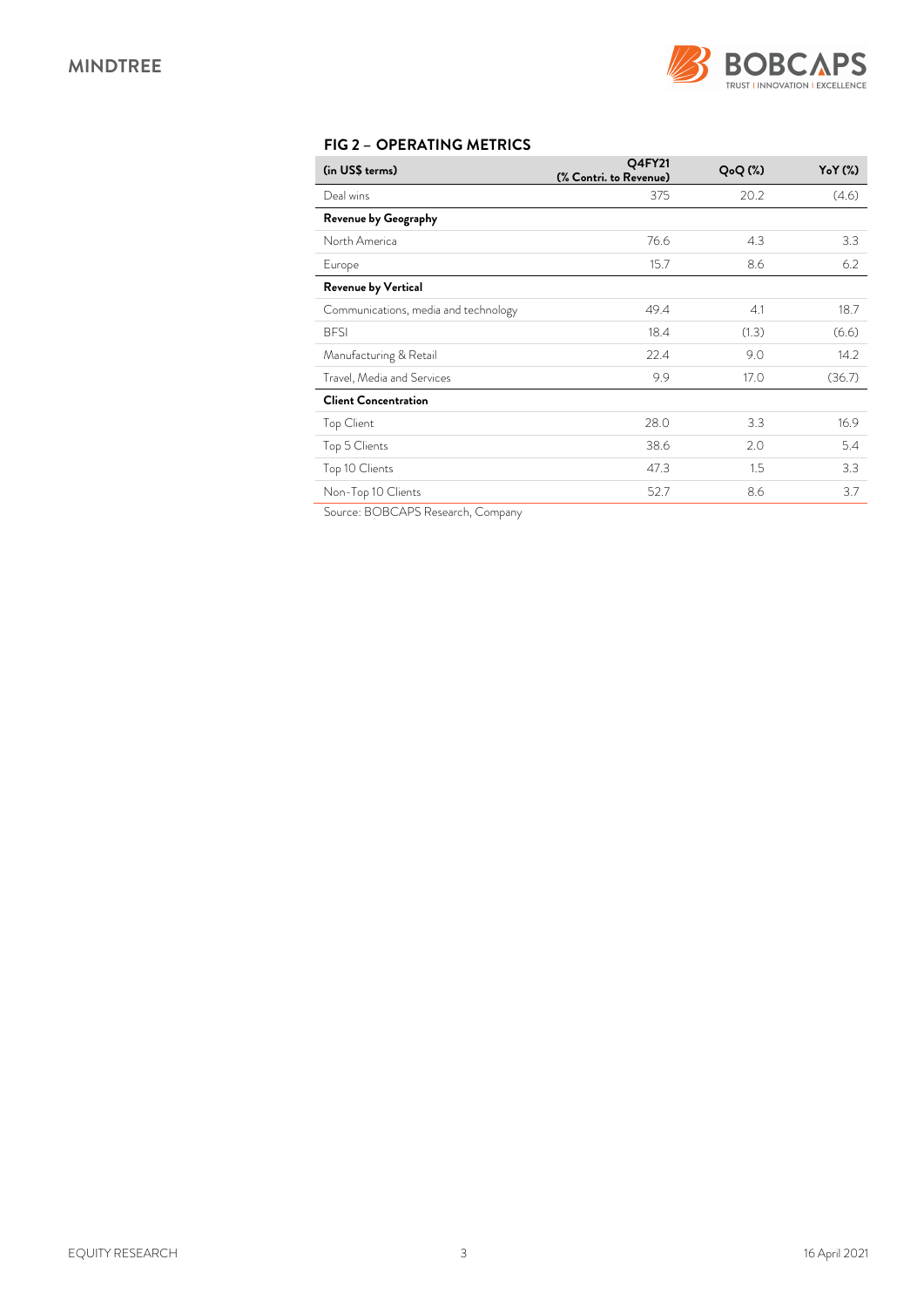

# *Valuation methodology*

MTCL's operating margin recovery following change of ownership is tracking ahead of expectations. Factoring in QoQ USD growth beat, we raise our FY22/FY23 EPS estimates by 14.1%/14.5% as we believe the company is embarking on a phase of stable, high margins due to its aggressive focus on profitable growth. Management's strong FY22 EBITDA margin guidance of 20%+ levels, with a focus on utilisation (to be maintained at 80%+) and offshoring, points to better profit management.

Rolling valuations forward, we have a revised Mar'22 target price of Rs 2,180 (Rs 1,850 earlier), set at an unchanged one-year forward P/E of 23.4x, which is one standard deviation above the last five-year average. MTCL has substantial exposure to the technology vertical (~49% of revenue with a chunk coming from the top client), which is less vulnerable to Covid-19 headwinds and has helped it maintain growth momentum. In addition, the travel vertical has been recovering well QoQ for the last two quarters which lends growth visibility for FY22. Reiterate ADD.

### *FIG 3 – REVISED ESTIMATES*

| (R <sub>s</sub> mn)        | <b>FY22E</b>    |        |            | FY <sub>23</sub> E |         |                   |
|----------------------------|-----------------|--------|------------|--------------------|---------|-------------------|
|                            | O <sub>ld</sub> | New    | Change (%) | Old                | New     | Change (%)        |
| Overall Revenues (US\$ mn) | 1,240           | 1,268  | 2.2        | 1,359              | 1,409   | 3.7               |
| YoY growth (%)             | 15.3            | 17.8   | ۰          | 9.6                | 11.1    | $\qquad \qquad =$ |
| Revenues                   | 94,876          | 97,011 | 2.2        | 105,993            | 110,247 | 4.0               |
| <b>EBITDA</b>              | 20,011          | 21,913 | 9.5        | 20,930             | 23,006  | 9.9               |
| EBITDA margin (%)          | 21.1            | 22.6   | $\sim$     | 19.7               | 20.9    | $\sim$            |
| Net profits                | 12,816          | 14,627 | 14.1       | 13,330             | 15,257  | 14.5              |
| EPS(Rs)                    | 77.8            | 88.8   | 14.1       | 81.0               | 92.7    | 14.5              |

Source: BOBCAPS Research

*FIG 4 – RELATIVE STOCK PERFORMANCE* 



Source: NSE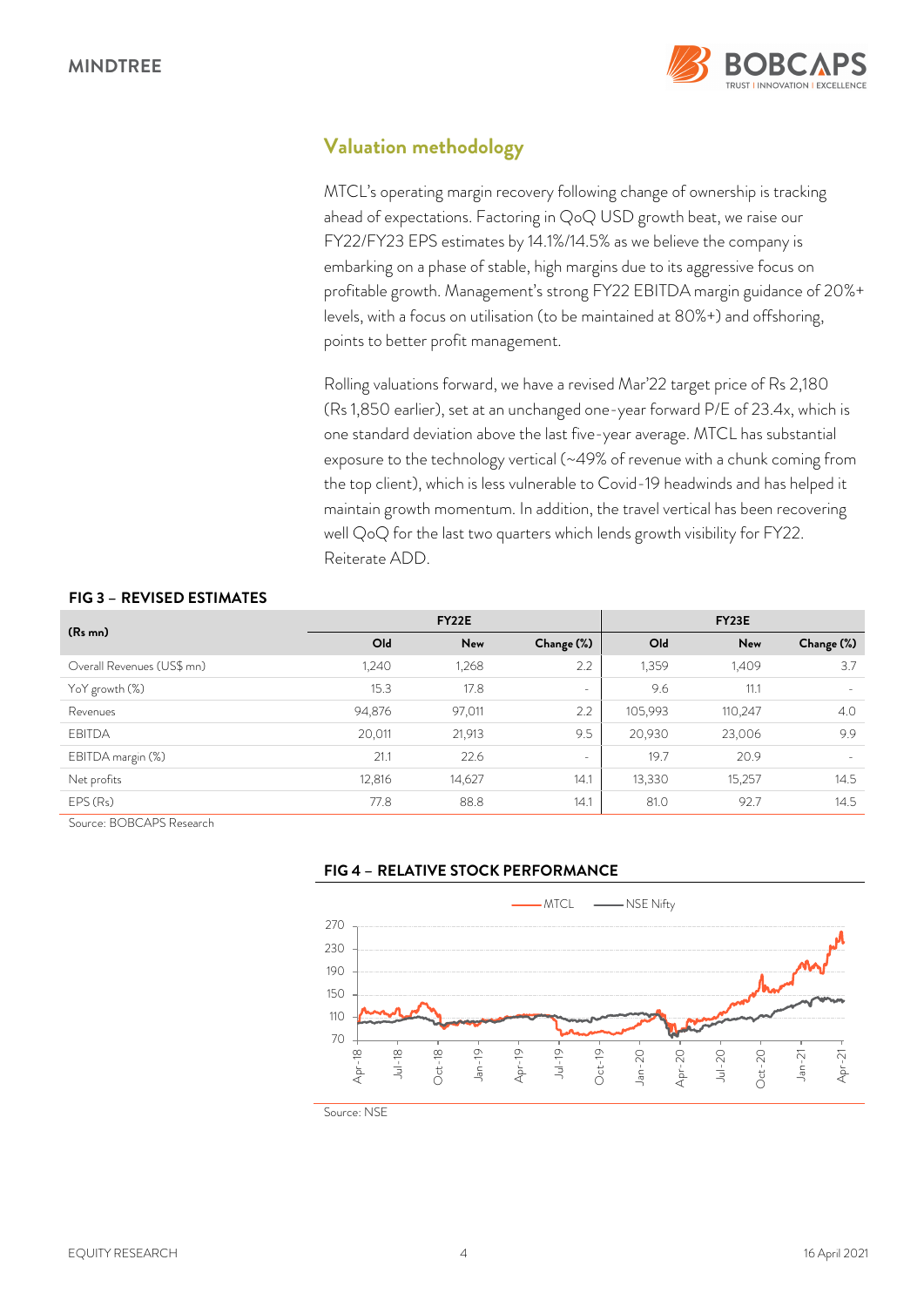

# *Key risks*

Key downside risks to our estimates are:

- **P** revenue contraction from large clients,
- sell off in mid-caps, and
- **n** margin reverting to previous (FY20) levels.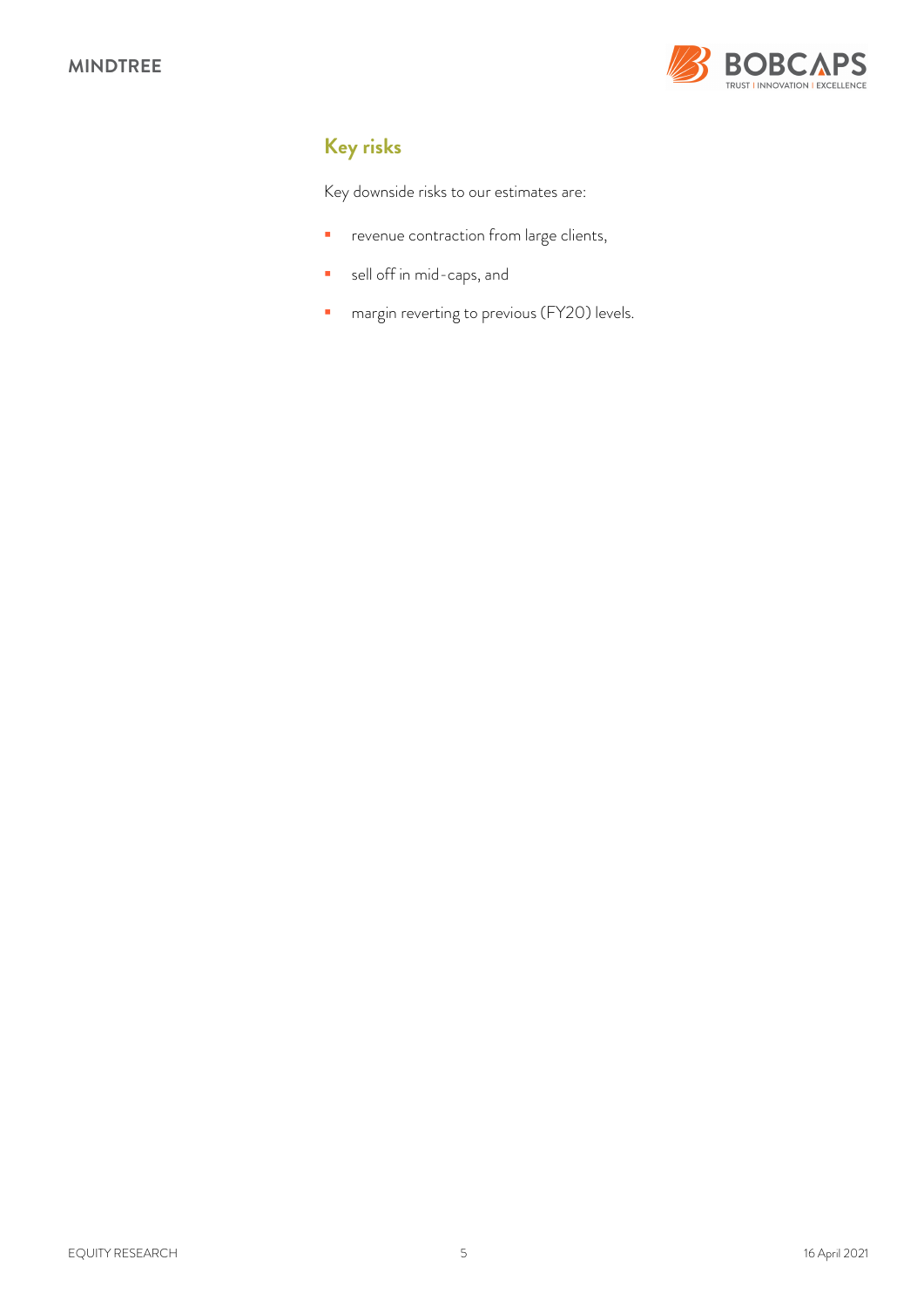

### *FINANCIALS*

#### *Income Statement*

| Y/E 31 Mar (Rs mn)             | <b>FY19A</b> | FY20A    | FY <sub>21</sub> P | FY <sub>22</sub> E | FY <sub>23</sub> E |
|--------------------------------|--------------|----------|--------------------|--------------------|--------------------|
| Total revenue                  | 70,215       | 77,643   | 79,678             | 97,011             | 110,247            |
| <b>EBITDA</b>                  | 10,645       | 10,623   | 16,426             | 21,913             | 23,006             |
| Depreciation                   | 1,641        | 2,754    | 2,596              | 2,575              | 2,878              |
| EBIT                           | 9,004        | 7,869    | 13,830             | 19,338             | 20,128             |
| Net interest income/(expenses) | (29)         | (529)    | (504)              | (680)              | (720)              |
| Other income/(expenses)        | 894          | 948      | 1,656              | 1,243              | 1,492              |
| Exceptional items              | $\Omega$     | $\Omega$ | $\Omega$           | $\bigcap$          | $\bigcap$          |
| <b>FBT</b>                     | 9,869        | 8,288    | 14,982             | 19,900             | 20,900             |
| Income taxes                   | 2,327        | 1,979    | 3,879              | 5,274              | 5,643              |
| Extraordinary items            | $\Omega$     | $\Omega$ | $\Omega$           | $\Omega$           | $\bigcap$          |
| Min. int./Inc. from associates | $\bigcap$    | $\Omega$ | $\Omega$           | $\Omega$           | $\bigcap$          |
| Reported net profit            | 7,542        | 6,309    | 11,103             | 14,627             | 15,257             |
| Adjustments                    | $\Omega$     | $\Omega$ | $\Omega$           | $\Omega$           | $\bigcap$          |
| Adjusted net profit            | 7,542        | 6,309    | 11,103             | 14,627             | 15,257             |

### *Balance Sheet*

| Y/E 31 Mar (Rs mn)                    | <b>FY19A</b> | <b>FY20A</b> | <b>FY21P</b> | <b>FY22E</b> | FY23E     |
|---------------------------------------|--------------|--------------|--------------|--------------|-----------|
| Accounts payables                     | $\circ$      | 0            | $\circ$      | $\circ$      | $\circ$   |
| Other current liabilities             | 7,330        | 17,690       | 17,914       | 23,921       | 27,184    |
| Provisions                            | 1,399        | 2,304        | 2,510        | 2,126        | 2,416     |
| Debt funds                            | $\circ$      | 0            | $\circ$      | $\circ$      | $\Omega$  |
| Other liabilities                     | $\Omega$     | $\circ$      | $\circ$      | $\bigcirc$   | $\Omega$  |
| Equity capital                        | 1,642        | 1,642        | 1,647        | 1,647        | 1,647     |
| Reserves & surplus                    | 31,419       | 29,926       | 41,547       | 48,477       | 57,307    |
| Shareholders' fund                    | 33,061       | 31,568       | 43,194       | 50,124       | 58,954    |
| <b>Total liabilities and equities</b> | 41,790       | 51,562       | 63,618       | 76,170       | 88,555    |
| Cash and cash eq.                     | 2,562        | 5,870        | 7,597        | 13,831       | 23,540    |
| Accounts receivables                  | 13,356       | 14,389       | 12,742       | 18,605       | 21,143    |
| Inventories                           | $\Omega$     | $\Omega$     | $\bigcirc$   | $\bigcirc$   | $\bigcap$ |
| Other current assets                  | 6,634        | 5,107        | 4,910        | 6,645        | 7,551     |
| Investments                           | 8,036        | 7,748        | 20,468       | 20,468       | 20,468    |
| Net fixed assets                      | 9,966        | 13,469       | 13,993       | 12,280       | 10,967    |
| <b>CWIP</b>                           | 297          | 136          | 224          | 224          | 224       |
| Intangible assets                     | 4,732        | 4,732        | 4,732        | 4,732        | 4,732     |
| Deferred tax assets, net              | 388          | 1,835        | 355          | 355          | 355       |
| Other assets                          | 848          | 3,148        | 3,553        | 3,987        | 4,531     |
| <b>Total assets</b>                   | 41,790       | 51,566       | 63,618       | 76,170       | 88,555    |

Source: Company, BOBCAPS Research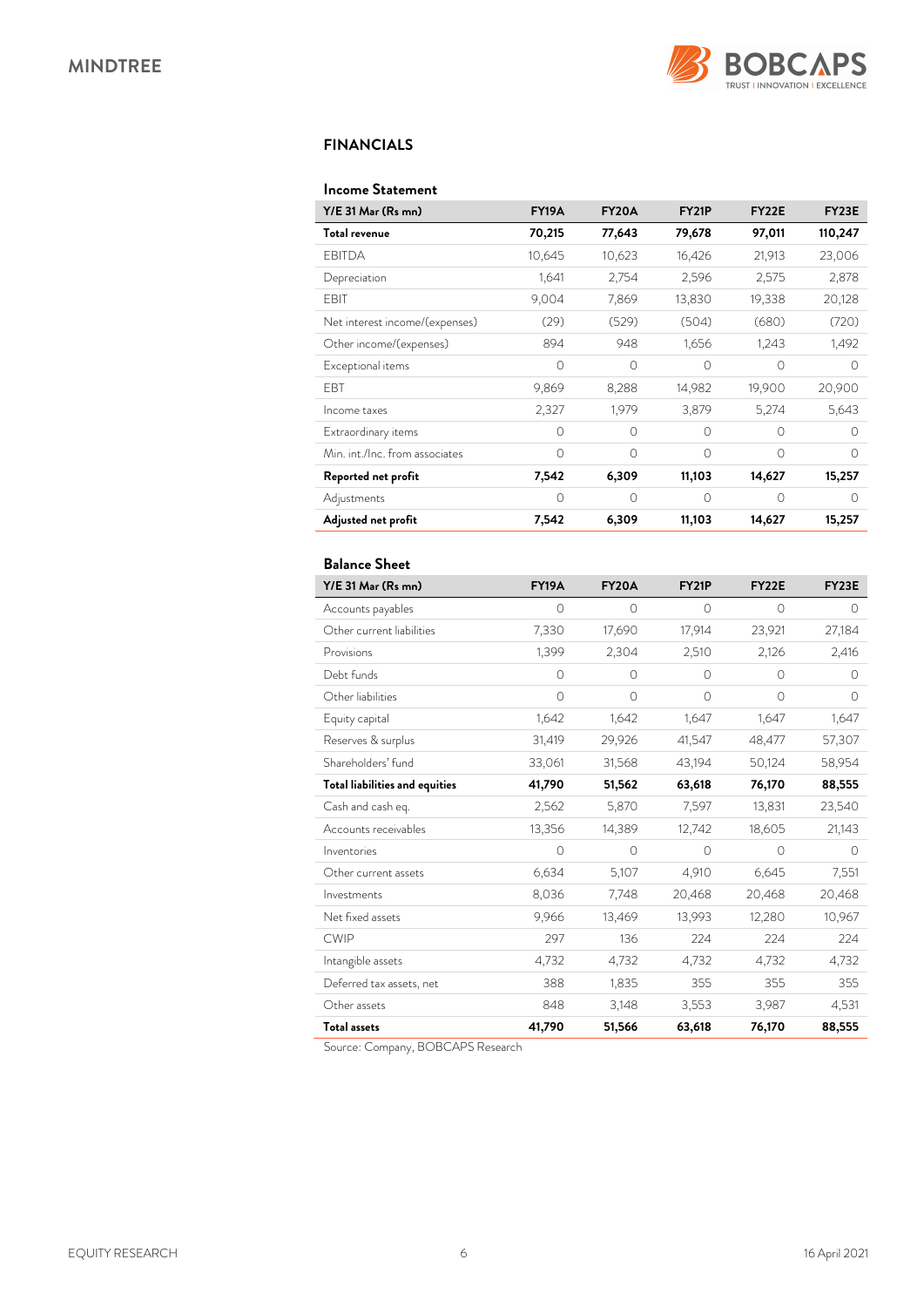

### *Cash Flows*

| Y/E 31 Mar (Rs mn)           | <b>FY19A</b> | <b>FY20A</b> | <b>FY21P</b> | <b>FY22E</b> | <b>FY23E</b> |
|------------------------------|--------------|--------------|--------------|--------------|--------------|
| Net income + Depreciation    | 6,927        | 9,063        | 13,699       | 17,202       | 18,135       |
| Interest expenses            | (117)        | (419)        | (1,152)      | (563)        | (772)        |
| Non-cash adjustments         | $\circ$      | $\circ$      | 0            | $\circ$      | 0            |
| Changes in working capital   | (2,360)      | 9,459        | 2,737        | (3,276)      | (435)        |
| Other operating cash flows   | 1,855        | (10, 349)    | (9,727)      | 0            | Ω            |
| Cash flow from operations    | 6,305        | 7,754        | 5,557        | 13,363       | 16,928       |
| Capital expenditures         | (1,708)      | (1,496)      | (305)        | (1,530)      | (1,565)      |
| Change in investments        | (301)        | $\bigcap$    | $\bigcap$    | $\bigcap$    | $\bigcap$    |
| Other investing cash flows   | 209          | 419          | 1,152        | 563          | 772          |
| Cash flow from investing     | (1,800)      | (1,077)      | 847          | (968)        | (793)        |
| Equities issued/Others       | 3            | $\Omega$     | $\Omega$     | $\Omega$     | 0            |
| Debt raised/repaid           | (3,004)      | $\Omega$     | $\Omega$     | $\Omega$     | $\Omega$     |
| Interest expenses            | (37)         | $\Omega$     | $\Omega$     | $\Omega$     | $\Omega$     |
| Dividends paid               | (2,180)      | (3,369)      | (4,677)      | (6,161)      | (6,427)      |
| Other financing cash flows   | $\circ$      | 0            | $\Omega$     | $\Omega$     | $\Omega$     |
| Cash flow from financing     | (5,218)      | (3,369)      | (4,677)      | (6, 161)     | (6, 427)     |
| Changes in cash and cash eq. | (713)        | 3,308        | 1,727        | 6,234        | 9,709        |
| Closing cash and cash eq.    | 2,562        | 5,870        | 7,598        | 13,831       | 23,540       |

### *Per Share*

| $Y/E$ 31 Mar $(Rs)$  | <b>FY19A</b> | <b>FY20A</b> | <b>FY21P</b> | FY <sub>2</sub> 2E | FY <sub>23</sub> E |
|----------------------|--------------|--------------|--------------|--------------------|--------------------|
| Reported EPS         | 45.8         | 383          | 674          | 88.8               | 92.7               |
| Adjusted EPS         | 45.8         | 383          | 674          | 88.8               | 92.7               |
| Dividend per share   | 33.0         | 17 O         | 23.6         | 311                | 32.4               |
| Book value per share | 200.8        | 1917         | 2623         | 3044               | 358.1              |

## *Valuations Ratios*

| $Y/E$ 31 Mar $(x)$ | <b>FY19A</b> | <b>FY20A</b> | FY <sub>21</sub> P | FY <sub>22</sub> E | FY <sub>23</sub> E |
|--------------------|--------------|--------------|--------------------|--------------------|--------------------|
| FV/Sales           | 4.8          | 44           | 42                 | 34                 | 3.0                |
| <b>FV/FBITDA</b>   | 319          | 319          | 20.5               | 152                | 14.3               |
| Adjusted P/E       | 45.2         | 54.0         | 30.7               | 23.3               | 22.3               |
| P/BV               | 10.3         | 10.8         | 79                 | 68                 | 5.8                |

### *DuPont Analysis*

| Y/E 31 Mar (%)                  | <b>FY19A</b> | FY <sub>20</sub> A | FY <sub>21</sub> P | FY <sub>22</sub> E | FY <sub>23</sub> E |
|---------------------------------|--------------|--------------------|--------------------|--------------------|--------------------|
| Tax burden (Net profit/PBT)     | 76.4         | 76.1               | 74.1               | 73.5               | 73.0               |
| Interest burden (PBT/EBIT)      | 109.6        | 105.3              | 108.3              | 102.9              | 103.8              |
| EBIT margin (EBIT/Revenue)      | 12.8         | 10.1               | 17 4               | 199                | 18.3               |
| Asset turnover (Revenue/Avg TA) | 177.4        | 166.3              | 138.3              | 138.8              | 133.9              |
| Leverage (Avg TA/Avg Equity)    | 1.3          | 1.4                | 1.5                | 1.5                | 1.5                |
| Adjusted ROAE                   | 24.9         | 19.5               | 29.7               | 313                | 28.0               |

Source: Company, BOBCAPS Research | Note: TA = Total Assets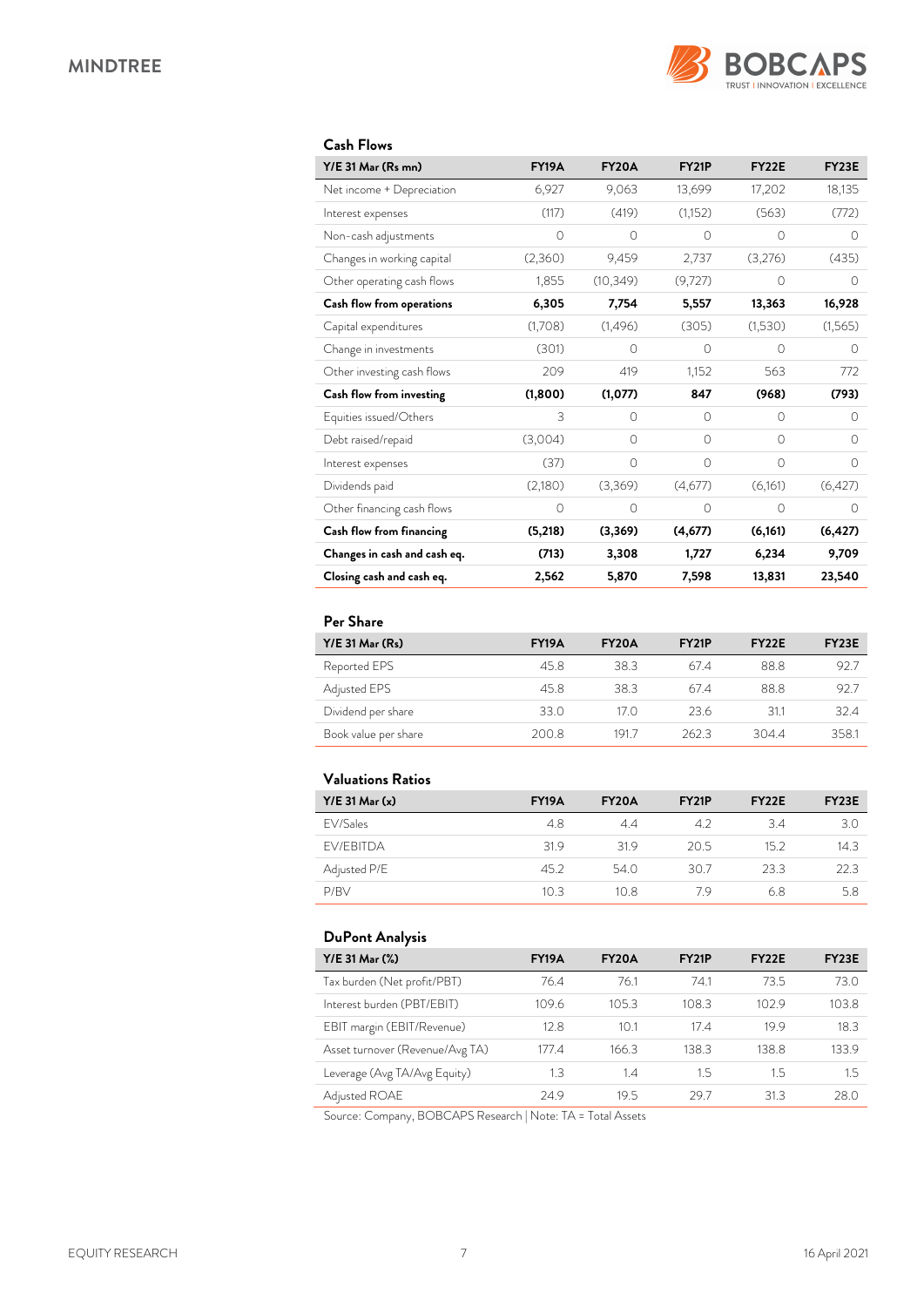

| <b>Ratio Analysis</b>             |              |              |              |              |              |
|-----------------------------------|--------------|--------------|--------------|--------------|--------------|
| <b>Y/E 31 Mar</b>                 | <b>FY19A</b> | <b>FY20A</b> | <b>FY21P</b> | <b>FY22E</b> | <b>FY23E</b> |
| YoY growth (%)                    |              |              |              |              |              |
| Revenue                           | 28.5         | 10.6         | 2.6          | 21.8         | 13.6         |
| <b>EBITDA</b>                     | 43.8         | (0.2)        | 54.6         | 33.4         | 5.0          |
| Adjusted EPS                      | 32.1         | (16.3)       | 76.0         | 31.7         | 4.3          |
| Profitability & Return ratios (%) |              |              |              |              |              |
| EBITDA margin                     | 15.2         | 13.7         | 20.6         | 22.6         | 20.9         |
| EBIT margin                       | 12.8         | 10.1         | 17.4         | 19.9         | 18.3         |
| Adjusted profit margin            | 10.7         | 8.1          | 13.9         | 15.1         | 13.8         |
| Adjusted ROAE                     | 24.9         | 19.5         | 29.7         | 31.3         | 28.0         |
| <b>ROCE</b>                       | 31.2         | 27.9         | 45.0         | 53.7         | 56.0         |
| Working capital days (days)       |              |              |              |              |              |
| Receivables                       | 61           | 65           | 62           | 59           | 66           |
| Inventory                         | $\Omega$     | $\Omega$     | $\bigcirc$   | $\Omega$     | $\bigcirc$   |
| Payables                          | 40           | 68           | 103          | 102          | 107          |
| Ratios (x)                        |              |              |              |              |              |
| Gross asset turnover              | 7.2          | 6.6          | 5.8          | 7.4          | 9.5          |
| Current ratio                     | 2.7          | 1.4          | 1.4          | 1.7          | 1.9          |
| Net interest coverage ratio       | <b>NA</b>    | <b>NA</b>    | <b>NA</b>    | <b>NA</b>    | <b>NA</b>    |
| Adjusted debt/equity              | (0.1)        | (0.2)        | (0.2)        | (0.3)        | (0.4)        |

Source: Company, BOBCAPS Research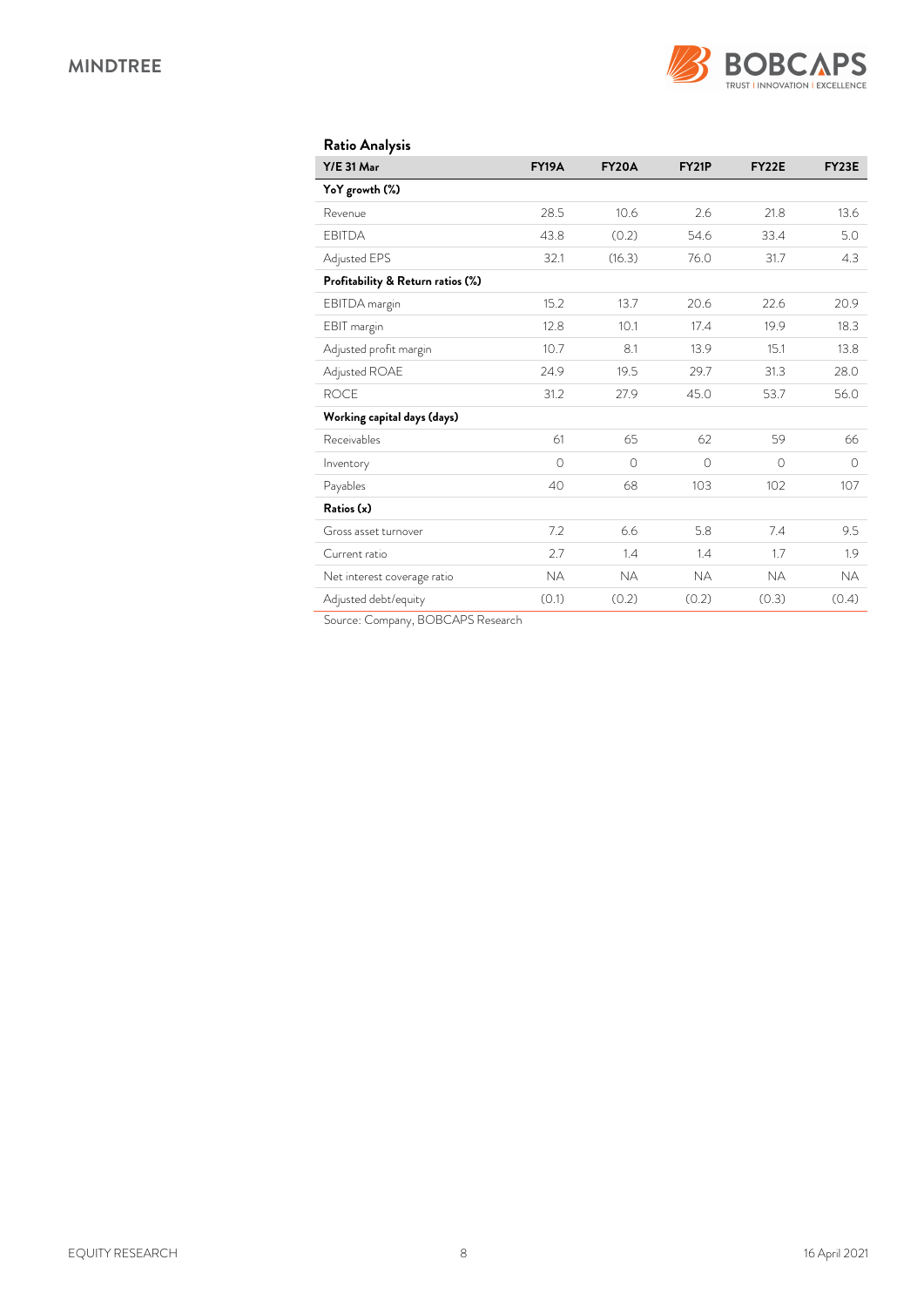

# *Disclaimer*

#### *Recommendation scale: Recommendations and Absolute returns (%) over 12 months*

*RATINGS AND TARGET PRICE (3-YEAR HISTORY): MINDTREE (MTCL IN)*

*BUY –* Expected return >+15%

*ADD –* Expected return from >+5% to +15%

*REDUCE –* Expected return from -5% to +5%

*SELL –* Expected return <-5%

*Note:* Recommendation structure changed with effect from 1 January 2018 (Hold rating discontinued and replaced by Add / Reduce)

Our recommendation scale does not factor in short-term stock price volatility related to market fluctuations. Thus, our recommendations may not always be strictly in line with the recommendation scale as shown above.

#### 04-Jul (A) Ruchi Burde TP:Rs 1090  $19 -$ Jul (A) TP:Rs 1190 04-Oct (A) TP:Rs 1230 18-Oct (A) 02-Apr (A) TP-R<sub>s</sub> 1120 17- $\text{lan}(\Delta)$ TP:Rs 1010 TP:Rs 1000  $*18-Apr(R)$  $\frac{1}{2}$ TP:Rs 990  $18 -$ Jul (S) TP:Rs 670 16-Oct (S) TP:Rs 690 14-Jan (S) TP:Rs 780 25-Apr (R) TP:Rs 810 18-Jun (R) 01-Sep (A) TP:Rs 880 TP:Rs 1220 15-Jul (R) TP:Rs 930  $15-Ort(A)$  $TPP-Rs 1540$ 18-Jan (A) TP:Rs 1850 300 690 1,080 1,470 1,860 2,250 Apr-18 May-18 Jun-18 Jul-18 Aug-18 Sep-18 Oct-18 Nov-18 Dec-18 Jan-19 Feb-19<br>Var-19  $\frac{1}{\sqrt{2}}$ Apr-19 May-19 Jun-19 Jul-19 Aug-19 Sep-19 Oct-19 Nov-19 Dec-19 Jan-20 Feb-20<br>Nar-20 Aar-20<br>Apr-20 –<br>عو  $\text{day}-20$ Jun-20 Jul-20 Aug-20<br>Sep-20  $Sep-$ Oct-20 Nov-20 Dec-20 Jan-21 Feb-21 Mar-21 Apr-21  $(R<sub>S</sub>)$   $Q<sub>A</sub>-Jul$   $(Q<sub>A</sub>)$   $Q<sub>A</sub>-Oct$   $(Q<sub>A</sub>)$   $Q<sub>A</sub>-Jaln$   $(Q<sub>A</sub>)$   $Q<sub>A</sub>-Oct$   $(Q<sub>A</sub>)$

B – Buy, A – Add, R – Reduce, S – Sell

#### *Rating distribution*

As of 31 March 2021, out of 88 rated stocks in the BOB Capital Markets Limited (BOBCAPS) coverage universe, 42 have BUY ratings, 13 have ADD ratings, 5 are rated REDUCE and 28 are rated SELL. None of these companies have been investment banking clients in the last 12 months.

#### *Analyst certification*

The research analyst(s) authoring this report hereby certifies that (1) all of the views expressed in this research report accurately reflect his/her personal views about the subject company or companies and its or their securities, and (2) no part of his/her compensation was, is, or will be, directly or indirectly, related to the specific recommendation(s) or view(s) in this report. Analysts are not registered as research analysts by FINRA and are not associated persons of BOBCAPS.

#### *General disclaimers*

BOBCAPS is engaged in the business of Institutional Stock Broking and Investment Banking. BOBCAPS is a member of the National Stock Exchange of India Limited and BSE Limited and is also a SEBI-registered Category I Merchant Banker. BOBCAPS is a wholly owned subsidiary of Bank of Baroda which has its various subsidiaries engaged in the businesses of stock broking, lending, asset management, life insurance, health insurance and wealth management, among others.

BOBCAPS's activities have neither been suspended nor has it defaulted with any stock exchange authority with whom it has been registered in the last five years. BOBCAPS has not been debarred from doing business by any stock exchange or SEBI or any other authority. No disciplinary action has been taken by any regulatory authority against BOBCAPS affecting its equity research analysis activities.

BOBCAPS has obtained registration as a Research Entity under SEBI (Research Analysts) Regulations, 2014, having registration No.: INH000000040 valid till 03 February 2025. BOBCAPS is also a SEBI-registered intermediary for the broking business having SEBI Single Registration Certificate No.: INZ000159332 dated 20 November 2017.

BOBCAPS prohibits its analysts, persons reporting to analysts, and members of their households from maintaining a financial interest in the securities or derivatives of any companies that the analysts cover. Additionally, BOBCAPS prohibits its analysts and persons reporting to analysts from serving as an officer, director, or advisory board member of any companies that the analysts cover.